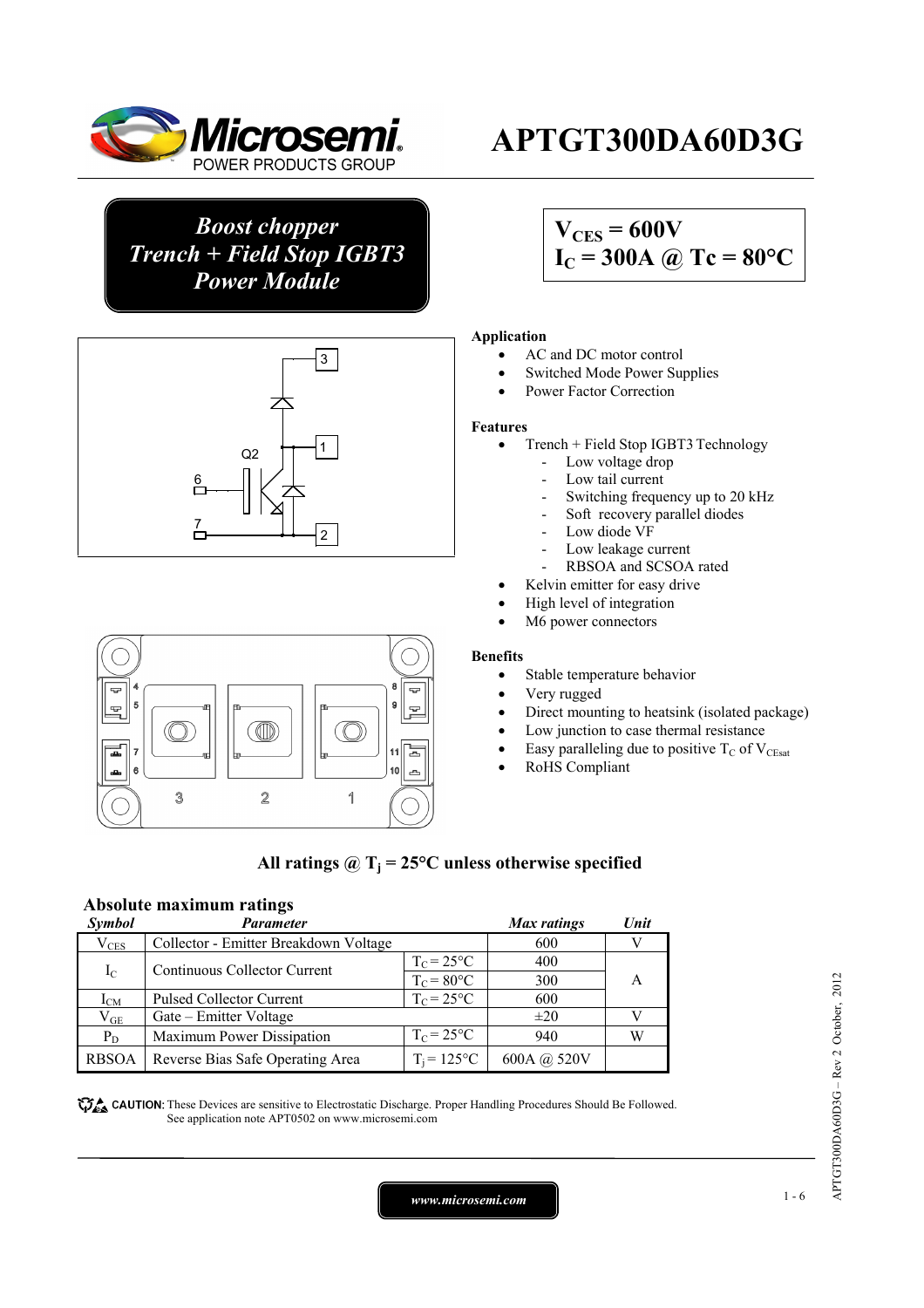

### **Electrical Characteristics**

| Symbol           | <i><b>Characteristic</b></i>         | <b>Test Conditions</b>             |                      | Min | Tvp | <b>Max</b> | Unit    |
|------------------|--------------------------------------|------------------------------------|----------------------|-----|-----|------------|---------|
| $I_{CES}$        | Zero Gate Voltage Collector Current  | $V_{GE} = 0V$ , $V_{CE} = 600V$    |                      |     |     | 500        | $\mu A$ |
| $V_{CE(sat)}$    | Collector Emitter saturation Voltage | $V_{GE} = 15V$<br>$I_C = 300A$     | $T_i = 25^{\circ}C$  |     |     | $\cdot$ 9  |         |
|                  |                                      |                                    | $T_i = 150^{\circ}C$ |     |     |            |         |
| $V_{GE(th)}$     | Gate Threshold Voltage               | $V_{GE} = V_{CE}$ , $I_C = 4.8$ mA |                      | 5.0 | 5.8 | 6.5        | V       |
| $1_{\text{GES}}$ | Gate – Emitter Leakage Current       | $V_{GF} = 20V$ , $V_{CF} = 0V$     |                      |     |     | 400        | nA      |

## **Dynamic Characteristics**

| <i>Symbol</i>    | <i><b>Characteristic</b></i> | <b>Test Conditions</b>                                                                | Min | $\mathit{Typ}$ | <b>Max</b> | Unit    |
|------------------|------------------------------|---------------------------------------------------------------------------------------|-----|----------------|------------|---------|
| $C_{\text{ies}}$ | Input Capacitance            | $V_{GE} = 0V$                                                                         |     | 18.5           |            |         |
| $C_{oes}$        | <b>Output Capacitance</b>    | $V_{CE}$ = 25V                                                                        |     | 1.2            |            | nF      |
| $C_{res}$        | Reverse Transfer Capacitance | $f = 1MHz$                                                                            |     | 0.5            |            |         |
| $Q_{G}$          | Gate charge                  | $V_{GE} = \pm 15V$ , I <sub>C</sub> =300A<br>$V_{CE} = 300V$                          |     | 3.2            |            | $\mu$ C |
| $T_{d(0n)}$      | Turn-on Delay Time           | Inductive Switching $(25^{\circ}C)$                                                   |     | 110            |            |         |
| $T_r$            | Rise Time                    | $V_{GE} = \pm 15V$                                                                    |     | 50             |            | ns      |
| $T_{d(off)}$     | Turn-off Delay Time          | $V_{Bus} = 300V$<br>$I_c = 300A$                                                      |     | 490            |            |         |
| $T_f$            | Fall Time                    | $R_G = 2.2\Omega$                                                                     |     | 50             |            |         |
| $T_{d(0n)}$      | Turn-on Delay Time           | Inductive Switching $(150^{\circ}C)$                                                  |     | 130            |            |         |
| $T_r$            | Rise Time                    | $V_{GE} = \pm 15V$<br>$V_{Bus} = 300V$                                                |     | 60             |            | ns      |
| $T_{d(off)}$     | Turn-off Delay Time          | $I_C = 300A$                                                                          |     | 530            |            |         |
| $T_f$            | Fall Time                    | $R_G = 2.2\Omega$                                                                     |     | 70             |            |         |
| $E_{on}$         | Turn on Energy               | $V_{GE} = \pm 15V$<br>$T_i = 25^{\circ}C$                                             |     | 3.1            |            |         |
|                  |                              | $V_{\text{Bus}} = 300V$<br>$T_i = 150$ °C                                             |     | 3.3            |            | mJ      |
| $E_{\rm off}$    | Turn off Energy              | $I_C = 300A$<br>$\overline{T}_i = 25^{\circ}C$<br>$R_G = 2.2\Omega$<br>$T_i = 150$ °C |     | 12<br>12.5     |            |         |
| $I_{sc}$         | Short Circuit data           | $V_{GE} \le 15V$ ; $V_{Bus} = 360V$<br>$t_p \le 6 \mu s$ ; T <sub>i</sub> = 150°C     |     | 1500           |            | A       |

## **Reverse diode ratings and characteristics**

| <b>Symbol</b> | <i><b>Characteristic</b></i>            | <b>Test Conditions</b>             |                                      | Min | $\mathcal{I}yp$ | <b>Max</b> | <b>Unit</b> |
|---------------|-----------------------------------------|------------------------------------|--------------------------------------|-----|-----------------|------------|-------------|
| $V_{RRM}$     | Maximum Peak Repetitive Reverse Voltage |                                    |                                      | 600 |                 |            | V           |
| $I_{RRM}$     | Maximum Reverse Leakage Current         | $V_R = 600V$                       | $T_i = 25^{\circ}C$                  |     |                 | 500<br>750 | μA          |
| $1_{\rm F}$   | DC Forward Current                      |                                    | $T_i = 150$ °C<br>$Tc = 80^{\circ}C$ |     | 300             |            | A           |
|               | Diode Forward Voltage                   | $I_F = 300A$                       | $T_i = 25^{\circ}C$                  |     | 1.6             | 2          | V           |
| $V_{\rm F}$   |                                         | $V_{GE} = 0V$                      | $T_i = 150$ °C                       |     | 1.5             |            |             |
| $t_{rr}$      | Reverse Recovery Time                   |                                    | $T_i = 25^{\circ}C$                  |     | 100             |            | ns          |
|               |                                         |                                    | $T_i = 150$ °C                       |     | 150             |            |             |
| $Q_{rr}$      |                                         | $I_F = 300A$                       | $T_i = 25^{\circ}C$                  |     | 14.4            |            |             |
|               | Reverse Recovery Charge                 | $V_R = 300V$<br>$di/dt = 4800A/us$ | $T_i = 150$ °C                       |     | 30.4            |            | $\mu$ C     |
| $E_{rr}$      |                                         |                                    | $T_i = 25^{\circ}C$                  |     | 3.4             |            |             |
|               | <b>Reverse Recovery Energy</b>          |                                    | $T_i = 150$ °C                       |     | 7.2             |            | mJ          |

APTGT300DA60D3G - Rev 2 October, 2012 APTGT300DA60D3G – Rev 2 October, 2012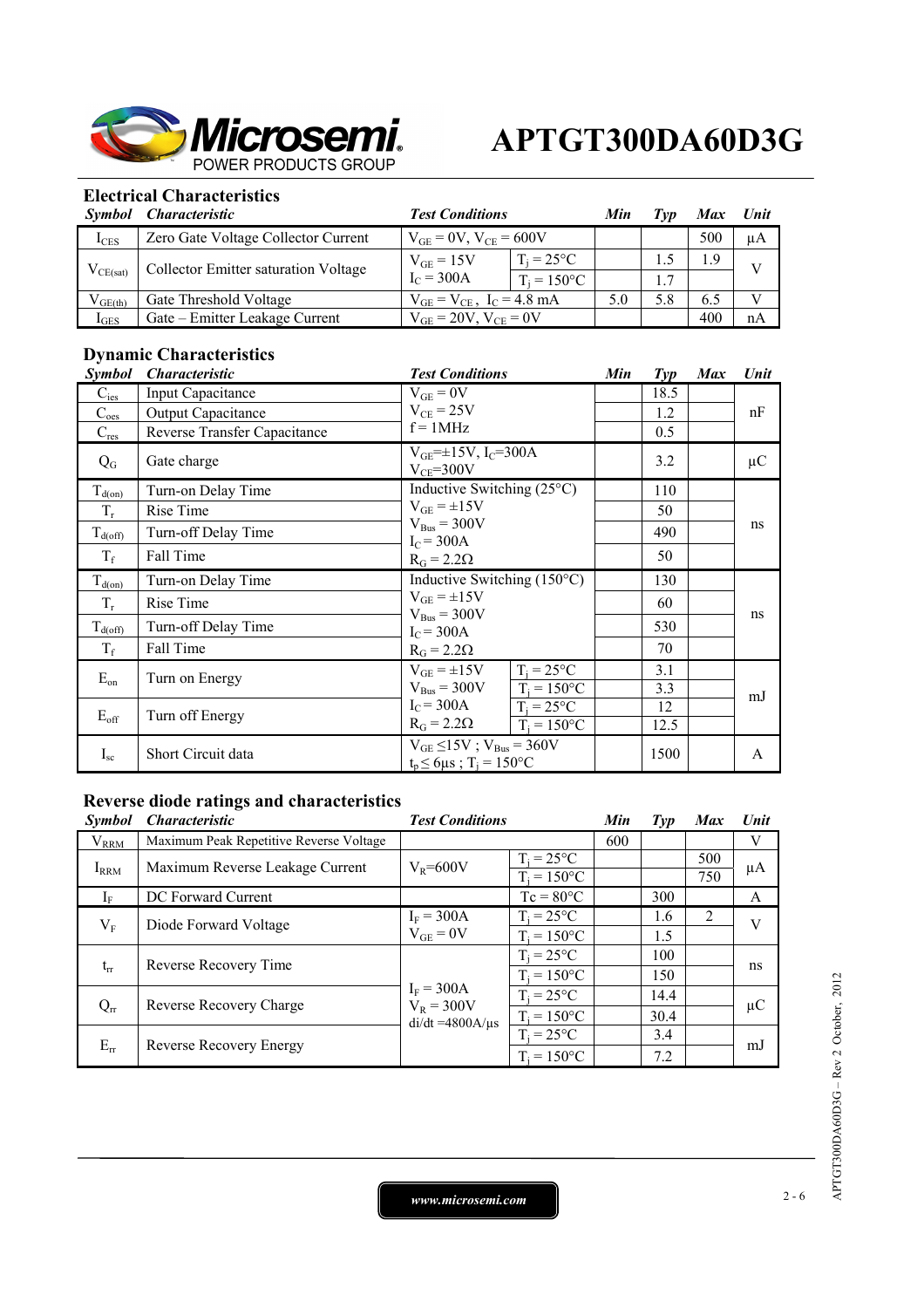

## **Thermal and package characteristics**

| <b>Symbol</b> | <i>Characteristic</i>                                            |               |             | Min   | Typ | <b>Max</b> | Unit               |
|---------------|------------------------------------------------------------------|---------------|-------------|-------|-----|------------|--------------------|
| $R_{thJC}$    | Junction to Case Thermal Resistance                              |               | <b>IGBT</b> |       |     | 0.16       | $\rm ^{\circ} C/W$ |
|               |                                                                  |               | Diode       |       |     | 0.25       |                    |
| $V_{ISOL}$    | RMS Isolation Voltage, any terminal to case $t = 1$ min, 50/60Hz |               |             | 4000  |     |            | v                  |
| $T_{J}$       | Operating junction temperature range                             |               |             | $-40$ |     | 175        |                    |
| $T_{STG}$     | Storage Temperature Range                                        |               |             | $-40$ |     | 125        | $\rm ^{\circ}C$    |
| $T_{\rm C}$   | <b>Operating Case Temperature</b>                                |               |             | $-40$ |     | 125        |                    |
| Torque        | Mounting torque                                                  | For terminals | M6          | 3     |     | 5          | N.m                |
|               |                                                                  | To Heatsink   | M6          | 3     |     |            |                    |
| Wt            | Package Weight                                                   |               |             |       |     | 350        | g                  |

## **D3 Package outline** (dimensions in mm)



*www.microsemi.com* 3-6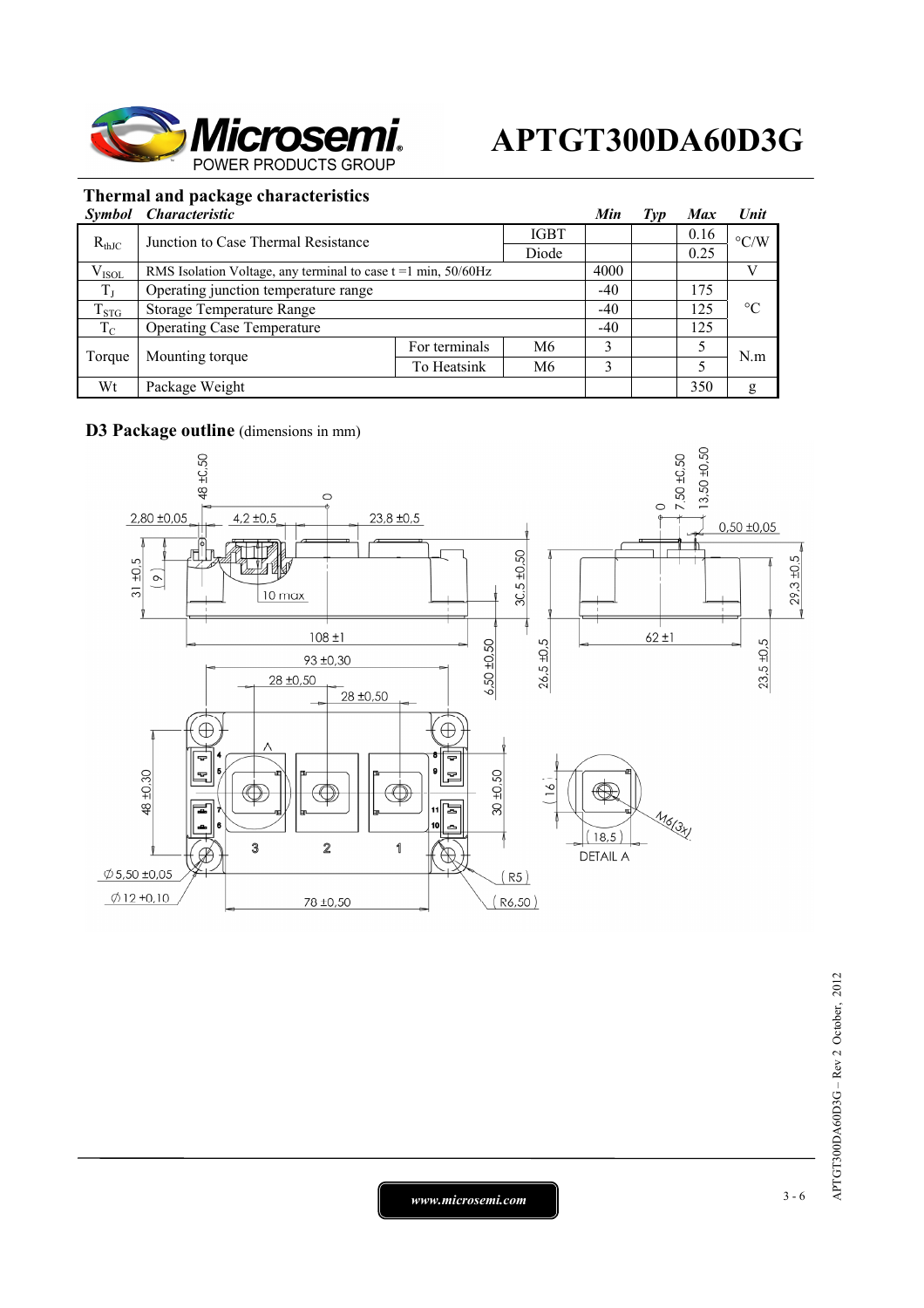

#### **Typical Performance Curve**



**APTGT300DA60D3G**

APTGT300DA60D3G - Rev 2 October, 2012 APTGT300DA60D3G – Rev 2 October, 2012

*www.microsemi.com* 4-6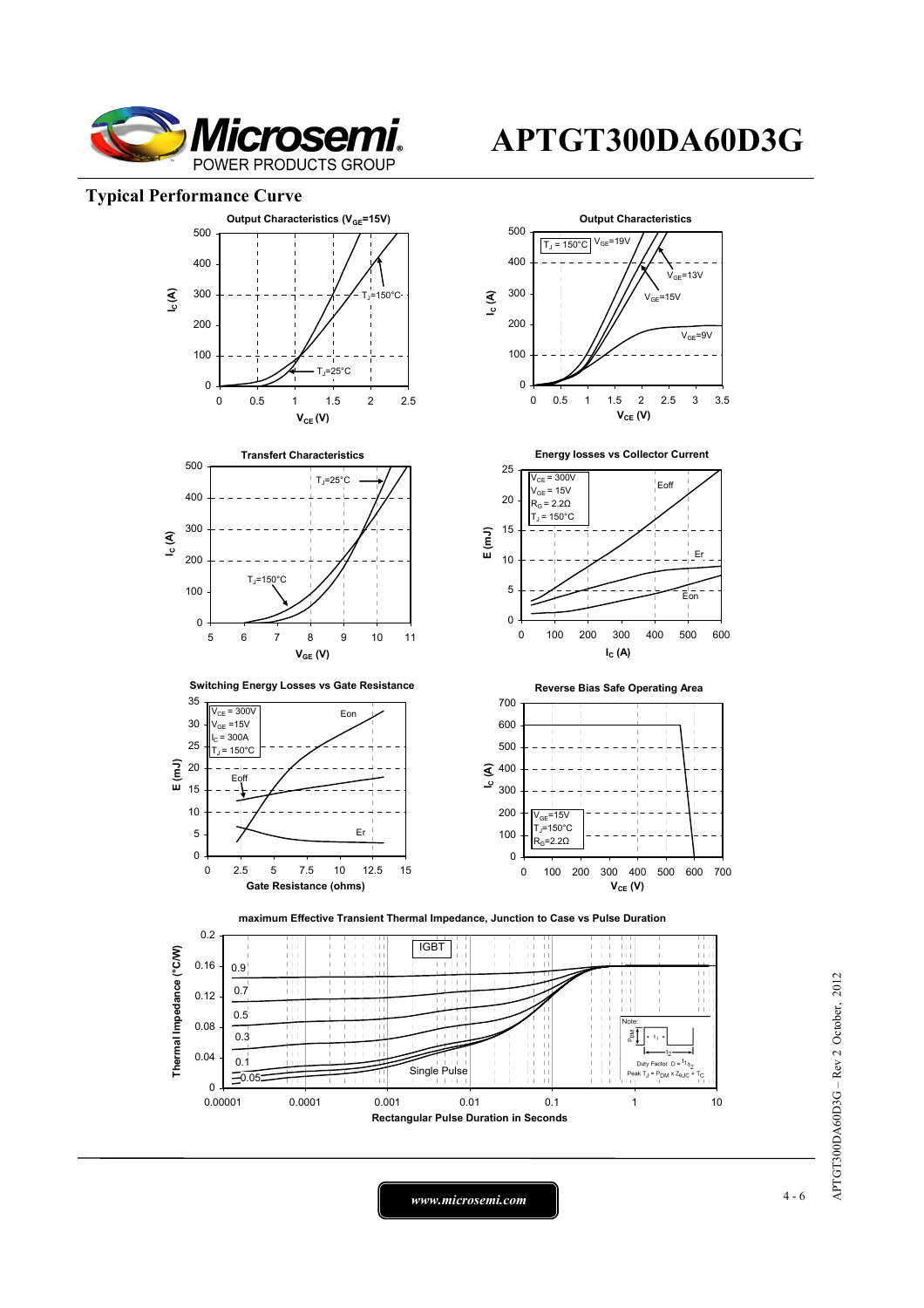









# APTGT300DA60D3G - Rev 2 October, 2012 APTGT300DA60D3G – Rev 2 October, 2012

*www.microsemi.com* 5-6